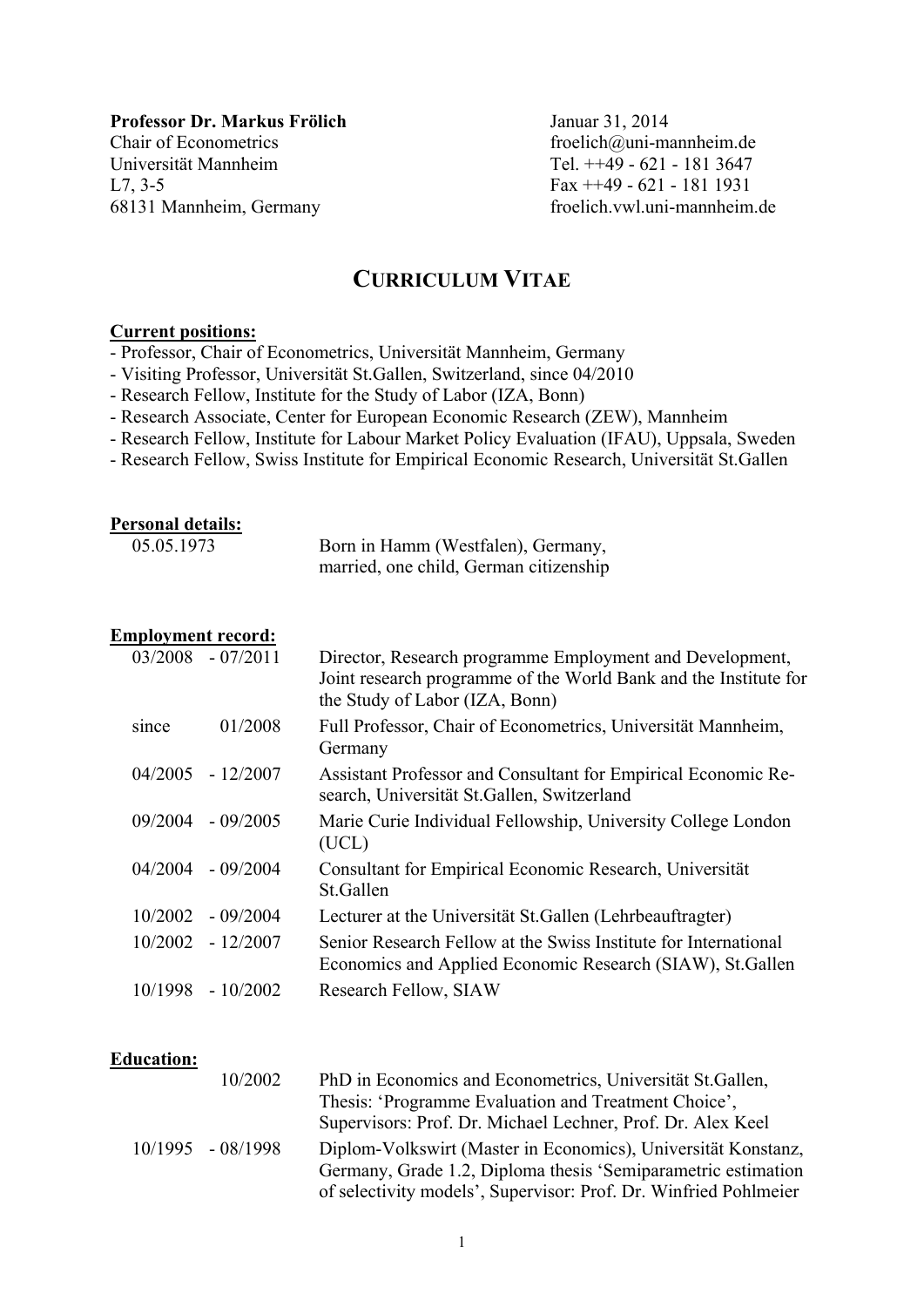# **Awards and Fellowships:**

| vards and Fellowships: |                                                                                                                                                                                                         |
|------------------------|---------------------------------------------------------------------------------------------------------------------------------------------------------------------------------------------------------|
| 06/2007                | Latsis Price (25000 CHF).                                                                                                                                                                               |
| $10/2004 - 09/2005$    | Marie Curie Individual Fellowship, MEIF-CT-2004-006873,<br>EVALEDUC, Microeconometric Evaluation of Educational Sys-<br>tems. (88% of all proposals for the Call FP6-2002-Mobility-5<br>were rejected.) |

**External Funding for Research Projects / Team Leader / Principal Investigator:**

|         | $01/2014 - 12/2017$ | German Research Foundation (DFG), Projects B5 and B7 of the<br>Special Research Area Sonderforschungsbereich SFB 884 (The<br>Political Economy of Reforms)                                                                                                                                                                                                           |
|---------|---------------------|----------------------------------------------------------------------------------------------------------------------------------------------------------------------------------------------------------------------------------------------------------------------------------------------------------------------------------------------------------------------|
| 11/2013 | $-01/2014$          | 3ie, International Initiative for Impact Evaluation, Global Devel-<br>opment Network (GDN), 'Preparation Grant under Agricultural<br>Innovation Window'                                                                                                                                                                                                              |
| 09/2013 | $-02/2014$          | International Labour Organization (ILO, South Africa), 'Impact<br>assessment of the entrepreneurship education program in Free<br>State Province, South Africa'                                                                                                                                                                                                      |
| 12/2011 | $-08/2013$          | KFW Entwicklungsbank (Frankfurt), 'Education in Mali'                                                                                                                                                                                                                                                                                                                |
| 08/2011 | $-12/2013$          | International Labour Organization (ILO, Genf), 'Impact assess-<br>ment of Microfinance for Decent Work action research'                                                                                                                                                                                                                                              |
| 08/2010 | $-04/2011$          | United Nations World Food Programme Ethiopia (WFP), United<br>Nations, 'Impact evaluation of school feeding in Ethiopia'                                                                                                                                                                                                                                             |
| 01/2010 | $-12/2013$          | German Research Foundation (DFG), 'Robust methods for the<br>evaluation of policy reforms', Project B5 of the Special Research<br>Area Sonderforschungsbereich SFB 884 (The Political Economy<br>of Reforms)                                                                                                                                                         |
| 10/2009 | $-12/2012$          | GTZ Philippines, 'Evaluation of MIPSS in the Philippines: Evalu-<br>ating the social impact of microinsurance products'                                                                                                                                                                                                                                              |
| 07/2009 | $-01/2012$          | Federal Ministry for Economic Cooperation and Development<br>(BMZ, Germany), 'Working together for market access: strength-<br>ening rural producer organizations in Sub-Saharan Africa', joint<br>project of the International Food Policy Research Institute (IFPRI,<br>Washington), the Institute for the Study of Labor (IZA) and the<br>University of Hohenheim |
|         | $01/2010 - 12/2011$ | Swedish Research Council "Vetenskapsrådet", 'Competition be-<br>tween public schools in Sweden'                                                                                                                                                                                                                                                                      |
| 01/2009 | $-12/2011$          | Institute for the Study of Labor (IZA) / World Bank, 'Impact<br>evaluation and labour markets in Africa'                                                                                                                                                                                                                                                             |
|         | 12/2006 - 12/2007   | Richard Büchner Foundation, 'Health and underdevelopment in<br>Eastern Africa'                                                                                                                                                                                                                                                                                       |
| 09/2004 | $-08/2007$          | Swiss State Secretariat for Economic Affairs (seco), 'Statistically<br>assisted programme selection - Statistisch assistierte<br>Programmselektion - Pilotstudie'                                                                                                                                                                                                    |
| 04/2004 | $-12/2006$          | Swiss State Secretariat for Economic Affairs, 'Counselling strate-<br>gies, office management and the efficacy of labour market poli-<br>cies - Der Einfluss betrieblicher Prozesse auf die Effektivität<br>arbeitsmarktlicher Massnahmen'                                                                                                                           |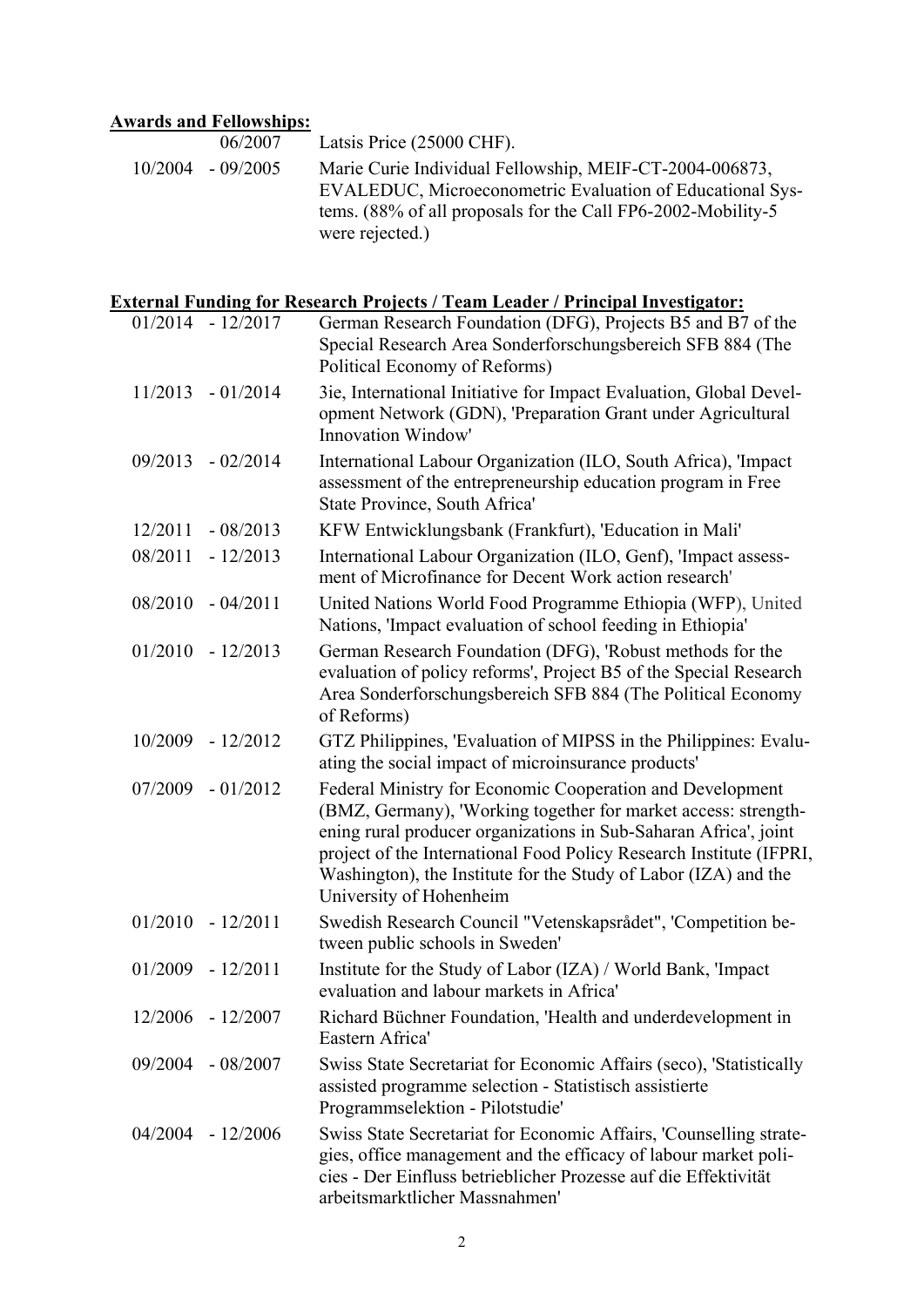| 10/2004 | $-09/2005$          | European Commission, Marie Curie Individual Fellowship, 'Mi-<br>croeconometric Evaluation of Educational Systems', MEIF-CT-<br>2004-006873, EVALEDUC                                                                 |
|---------|---------------------|----------------------------------------------------------------------------------------------------------------------------------------------------------------------------------------------------------------------|
| 11/2004 | $-02/2005$          | World Bank, IDA Credit No. 3753-YF, 'Technical Assistance for<br>the Provision of Training on the Evaluation of Active Labour<br>Market Programmes', Republic of Serbia, Contract No. SaM-EPP-<br>CQ-006-S-04-3753YF |
| 10/2003 | $-07/2004$          | Grundlagenforschungsfonds HSG, 'Evaluation of schools and<br>school competition', Grant G02110112                                                                                                                    |
|         | $05/2002 - 11/2002$ | Swiss State Secretariat for Economic Affairs, 'Studie zum Nutzen<br>und zur Durchführbarkeit einer statistisch assistierten Programm-<br>selektion'                                                                  |
| 10/2000 | $-09/2003$          | Swiss National Science Foundation (SNF), 'Microeconometric<br>evaluation of labour market policies', Grant SNF 4043-058311                                                                                           |

## **Languages:**

| German:   | mother tongue |
|-----------|---------------|
| English:  | fluent        |
| Romanian: | advanced      |
| Spanish:  | beginner      |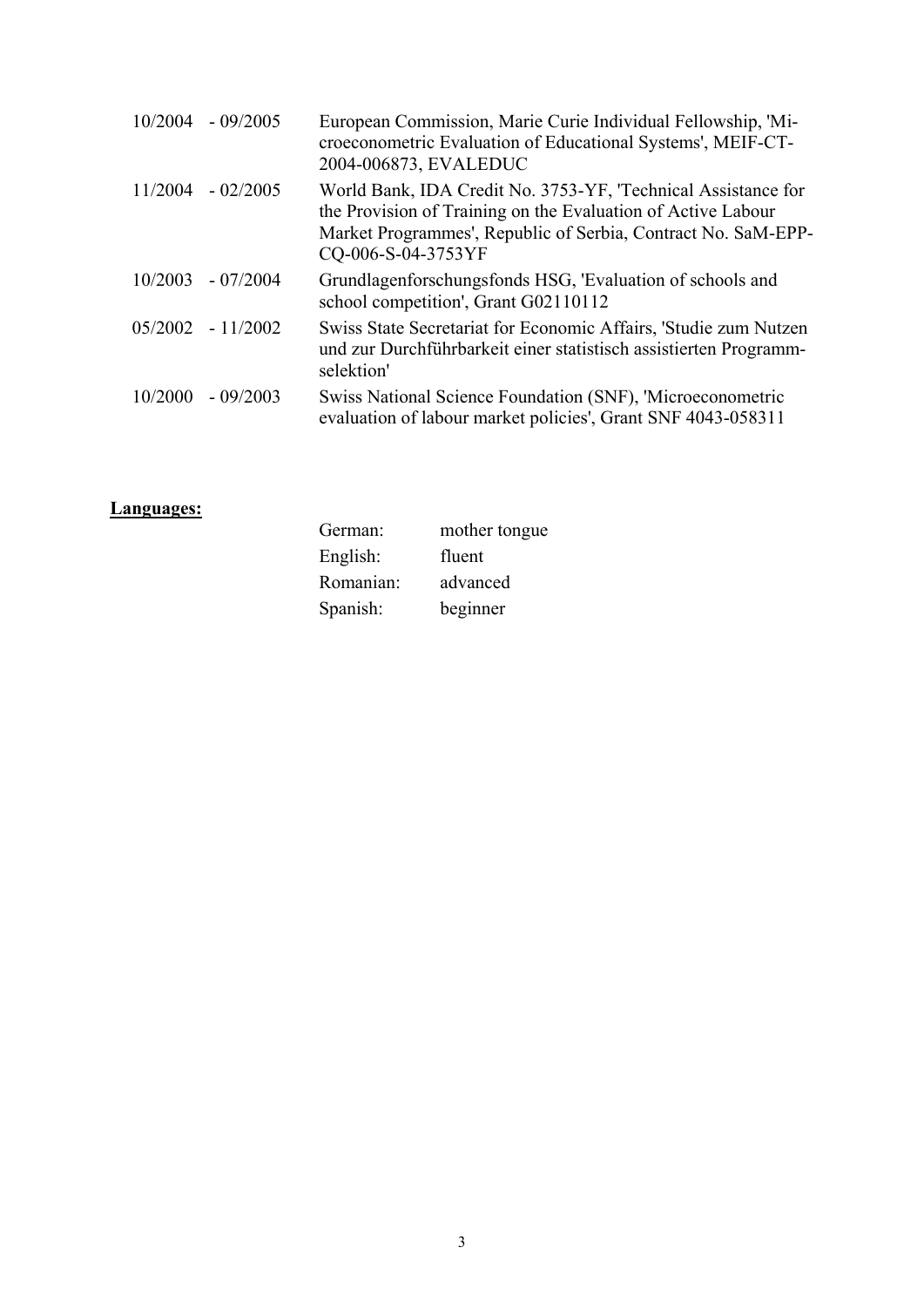### **PROFESSIONAL ACADEMIC SERVICES**

| <b>Editorial Boards:</b> |      |                                                                                     |
|--------------------------|------|-------------------------------------------------------------------------------------|
| since                    | 2012 | Associate Editor, IZA World of Labor                                                |
| since                    | 2012 | Associate Editor, IZA Journal of Labor & Development                                |
| 2011                     |      | Editor, Labour Economics Special Issue, Labour markets in de-<br>veloping countries |
| since                    | 2010 | Associate Editor, Journal of Business and Economic Statistics<br>(JBES)             |
| since                    | 2009 | Co-Editor, Labour Economics                                                         |
| since                    | 2009 | Associate Editor, Empirical Economics                                               |
|                          |      |                                                                                     |

#### **Organization of Conferences and Workshops (Organizing and Scientific Committee):**

- SFB 884 Research Conference "Evaluation of Political Reforms", Mannheim, 12-14 December 2012
- Research Workshop on Microinsurance, Mannheim, 7 December 2012, joint with Munich Re Foundation
- Research Conference on Microinsurance, University of Twente, Enschede, Netherlands, 11- 13 April 2012
- IZA/World Bank Policy Forum: "Social Insurance and Smarter Labor Regulations", Mexico City, Mexico, 1 June 2011
- Third IZA Workshop "Child Labor in Developing Countries", Mexico City, Mexico, 1 June 2011
- Sixth IZA/World Bank Annual Conference "Employment and Development", Mexico City, Mexico, 30-31 May 2011
- Joint workshop of IZA, DIW, DIW DC and World Bank "German Day on Development", Washington DC, 3 November 2010
- Fifth IZA/World Bank Annual Conference "Employment and Development", Cape Town South Africa, 3-4 May 2010
- Joint workshop of IZA, DIW, DIW DC and World Bank "German Day on Development", Washington DC, 21 October 2009
- IZA Postgraduate workshop on development economics, Bonn, 7-8 October 2009
- IZA/World Bank/BMZ/GTZ Policy Forum "Searching for Answers: The Labor Market Policy Response to the Global Financial and Economic Crisis with Special Reference to Developing Countries", Bonn, 6 May 2009
- Fourth IZA/World Bank Annual Conference "Employment and Development", Bonn, 4-5 May 2009
- Second IZA workshop "Child Labor in Developing Countries", Bonn, 6 May 2009
- IZA/World Bank conference "Evaluation of Labor Market Programs in Developing Countries", Bonn, 20-21 February 2009
- Joint workshop of IZA, DIW, DIW DC and World Bank "German Day on Development", Washington DC, 3 December 2008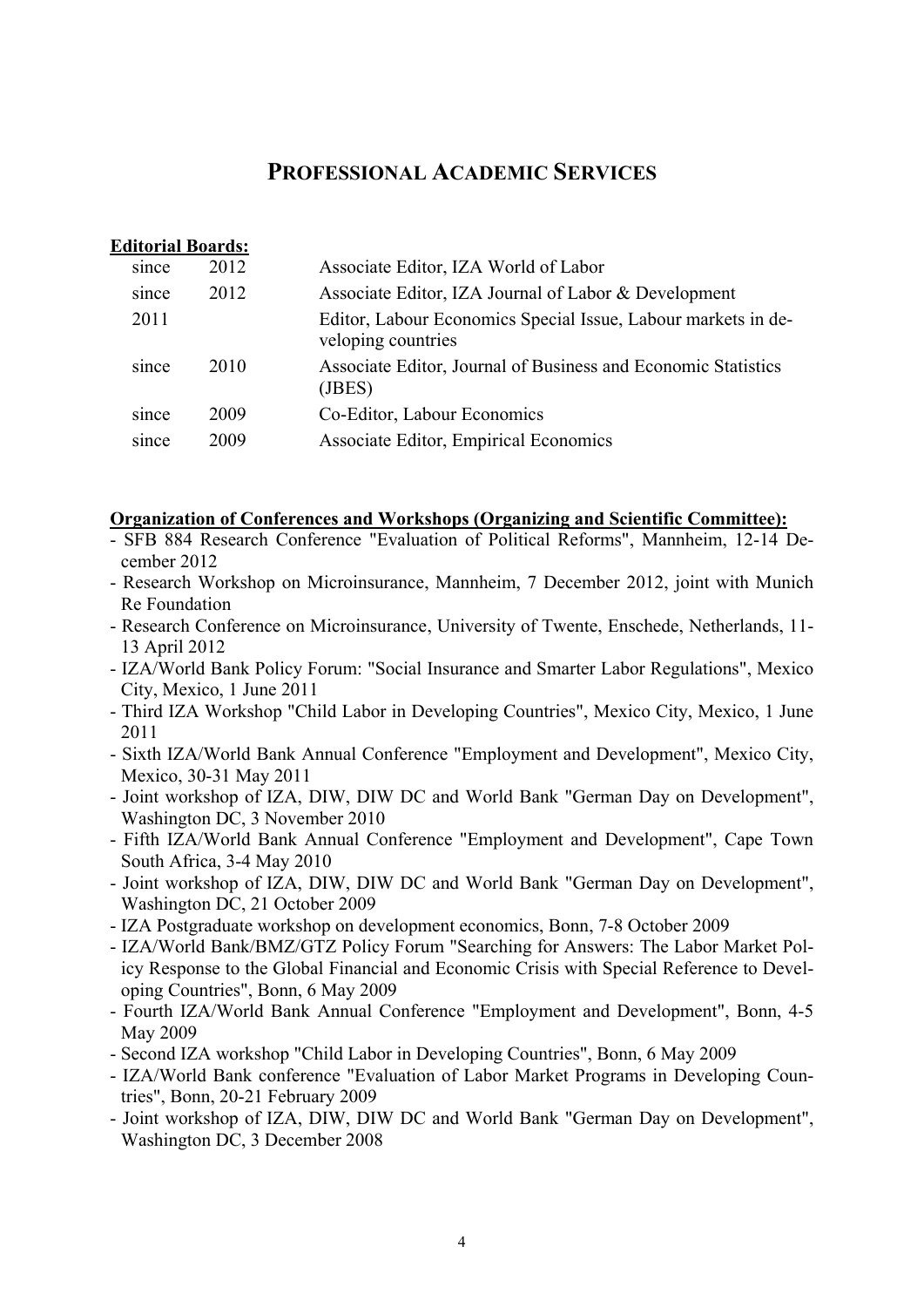#### **Organization of Conferences and Workshops (Member of Scientific Committee):**

- 9th IZA/World Bank Annual Conference "Employment and Development", Lima, Peru, 25- 26 June 2014, Member of Scientific Committee
- Econometric Society European Meeting (ESEM), Toulouse, 25-29 August 2014, Member of Programme Committee
- 8th IZA/World Bank Annual Conference "Employment and Development", Bonn, Germany, 22-24 August 2013, Member of Scientific Committee
- Verein für Socialpolitik Annual Conference, Düsseldorf, 4-7 September 2013, Reviewer for the Scientific Committee
- Econometric Society European Meeting (ESEM), Gothenburg, 26-30 August 2013, Member of Programme Committee
- 7th IZA/World Bank Annual Conference "Employment and Development", New Delhi, India, 5-6 November 2012, Member of Scientific Committee
- EC2 Conference, Maastricht, 14-15 December 2012, Member of Programme Committee
- Econometric Society European Meeting (ESEM), Málaga, 27-31 August 2012, Member of Programme Committee
- Health and Human Capital, 21-22 July 2011, Centre for European Economic Research (ZEW), Mannheim, Member of Scientific Committee
- Verein für Socialpolitik Annual Conference, Frankfurt, 3-7 September 2011, Reviewer for the Scientific Committee
- Evaluation of Policies fighting Social Exclusion, 21-23 January 2010, Centre for European Economic Research (ZEW), Mannheim, Member of Scientific Committee
- Verein für Socialpolitik Annual Conference, Madgeburg, 8-11 September 2009, Reviewer for the Scientific Committee
- Third IZA/World Bank Annual Conference "Employment and Development", Rabat, Morocco, 5-6 May 2008, Member of Scientific Committee
- Verein für Socialpolitik Annual Conference, München, 9-12 October 2007, Reviewer for the Scientific Committee

#### **Referee for Academic Journals and Publishers:**

- American Economic Review, American Economic Journal: Applied Economics, American Journal of Experimental Agriculture, Applied Economics Quarterly, Bulletin of Economic Research, Econometrica, Econometrics Journal, Econometric Reviews, Econometric Theory, Economic Journal, Economics Letters, Economics of Transition, Empirical Economics, European Economic Review, European Journal of Political Economy, Finanzarchiv, German Economic Review, IZA World of Labor, Jahrbücher für Nationalökonomie und Statistik, Journal of American Statistical Association, Journal of Applied Econometrics, Journal of Business and Economic Statistics, Journal of Development Economics, Journal of Econometrics, Journal of Economics and Statistics, Journal of European Economic Association, Journal of Human Resources, Journal of Labor Economics, Journal of Political Economy, Journal of Population Economics, Journal of Royal Statistical Society Series A, Series B, Series C, Labour Economics, Oxford Bulletin of Economics and Statistics, Portuguese Economic Journal, Quarterly Journal of Economics, Research in Labor Economics, Review of Economics and Statistics, Review of Economic Studies, Scandinavian Journal of Economics, Scandinavian Journal of Statistics, Statistical Methodology, Survey Research Methods, Swiss Journal of Economics and Statistics.
- Cambridge University Press, Harvard University Press, Oxford University Press, John Wiley.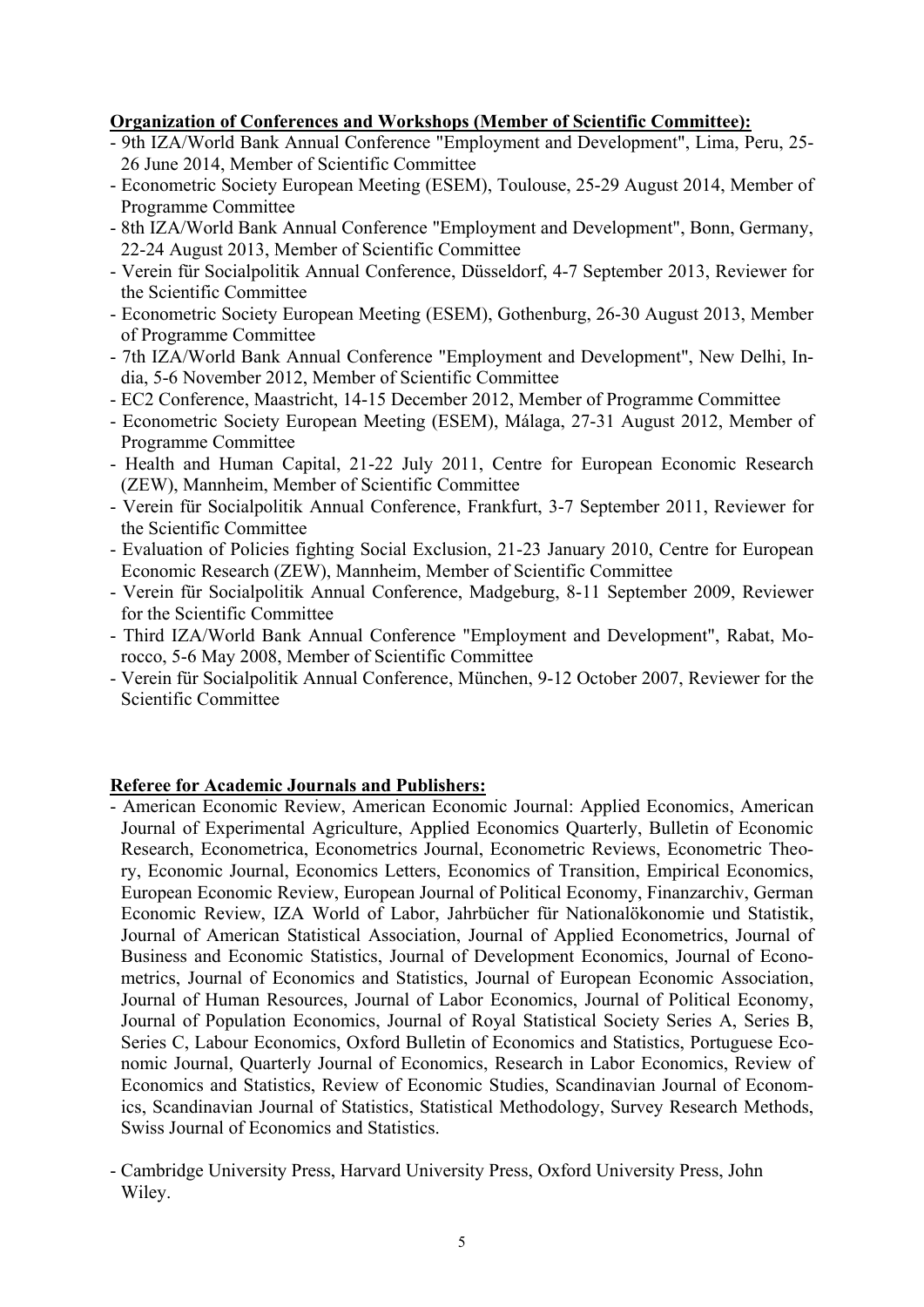#### **Advisor to Research Councils and Related Institutions:**

Member of the Technical Advisory Group of the Multidonor Trust Fund Project on "Labor Markets, Job Creation, and Economic Growth", *World Bank*, since May 2008

- Referee for the Agence Nationale de la Recherche France, German Research Foundation (DFG), German-Israeli-Foundation, International Initiative for Impact Evaluation (3ie), IZA/DFID Growth and Labour Markets in Low Income Countries Programme (GLM|LIC), Swiss National Science Foundation (SNF), Heinrich Hertz Stiftung, Fritz Thyssen Stiftung, Netherlands Organisation for Scientific Research (NWO, Vici scheme), Social Sciences and Humanities Research Council of Canada (SSHRC)
- Referee for the German Academic Exchange Service (Deutscher Akademischer Austausch Dienst, DAAD), Haniel Foundation, Studienstiftung des Deutschen Volkes, Innovationspreis des Landes Nordrhein-Westfalen 2012

Advisor to the African Economic Research Consortium (AERC), Kenya:

- External Examination of Master and PhD course in econometrics, Collaborative MA programme (CMAP) and Collaborative PhD programme (CPP), August 2010 to April 2011, August 2011 to April 2012, August 2012 to April 2013

- Teaching Advanced Time Series Econometrics, lectures and exam, Collaborative PhD programme (CPP), Nairobi, 3-27 July 2006

- External Examination of Master course in labour economics, Collaborative MA programme (CMAP), Nairobi, 3-17 October 2005

- Teaching Advanced Microeconometrics, lectures and exam, Collaborative PhD programme (CPP), Nairobi, 3-17 October 2005

- Subject Specialist Workshop in econometrics, Masters and PhD level, Nairobi, 20-22 June 2005

- External Examination of Master course in labour economics, Collaborative MA programme (CMAP), Nairobi, 28-31 October 2004

- Subject Specialist Workshop in labour economics, Masters and PhD level, Nairobi, 22-24 June 2004

- Development of Course Outline for PhD course in labour economics, Collaborative PhD programme (CPP), February 2004

|  |  |  |  | Developing countries where Impact Evaluations have been conducted or are ongoing: |
|--|--|--|--|-----------------------------------------------------------------------------------|
|  |  |  |  |                                                                                   |

| School feeding, in collaboration with World Food Programme |
|------------------------------------------------------------|
| Microinsurance, in collaboration with GIZ (Germany)        |
| Rural cooperatives, in collaboration with IFPRI            |
| Rural cooperatives, in collaboration with IFPRI            |
|                                                            |
|                                                            |
| Microfinance, in collaboration with ILO                    |
| Health insurance, in collaboration with ILO                |
| Training, in collaboration with ILO                        |
|                                                            |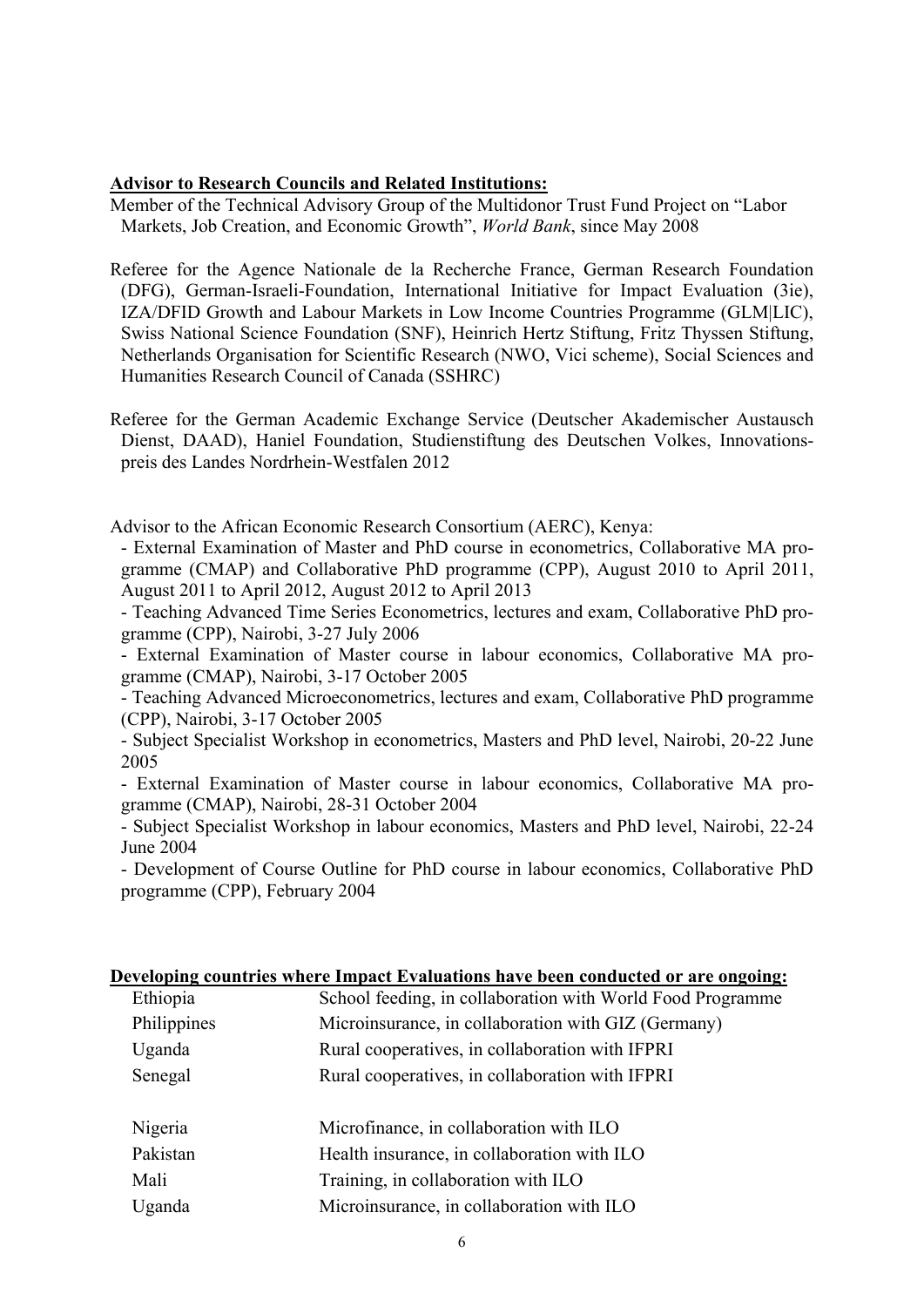| Philippines  | Entrepreneurship, in collaboration with ILO      |  |  |  |
|--------------|--------------------------------------------------|--|--|--|
| Cambodia     | Financial education, in collaboration with ILO   |  |  |  |
| Vietnam      | Financial education, in collaboration with ILO   |  |  |  |
| Peru         | Microinsurance, in collaboration with ILO        |  |  |  |
| Honduras     | Health insurance, in collaboration with ILO      |  |  |  |
| Burkina Faso | Enterprise management, in collaboration with ILO |  |  |  |
| India        | Formalization, in collaboration with ILO         |  |  |  |
| Jordan       | Awareness raising, in collaboration with ILO     |  |  |  |
|              |                                                  |  |  |  |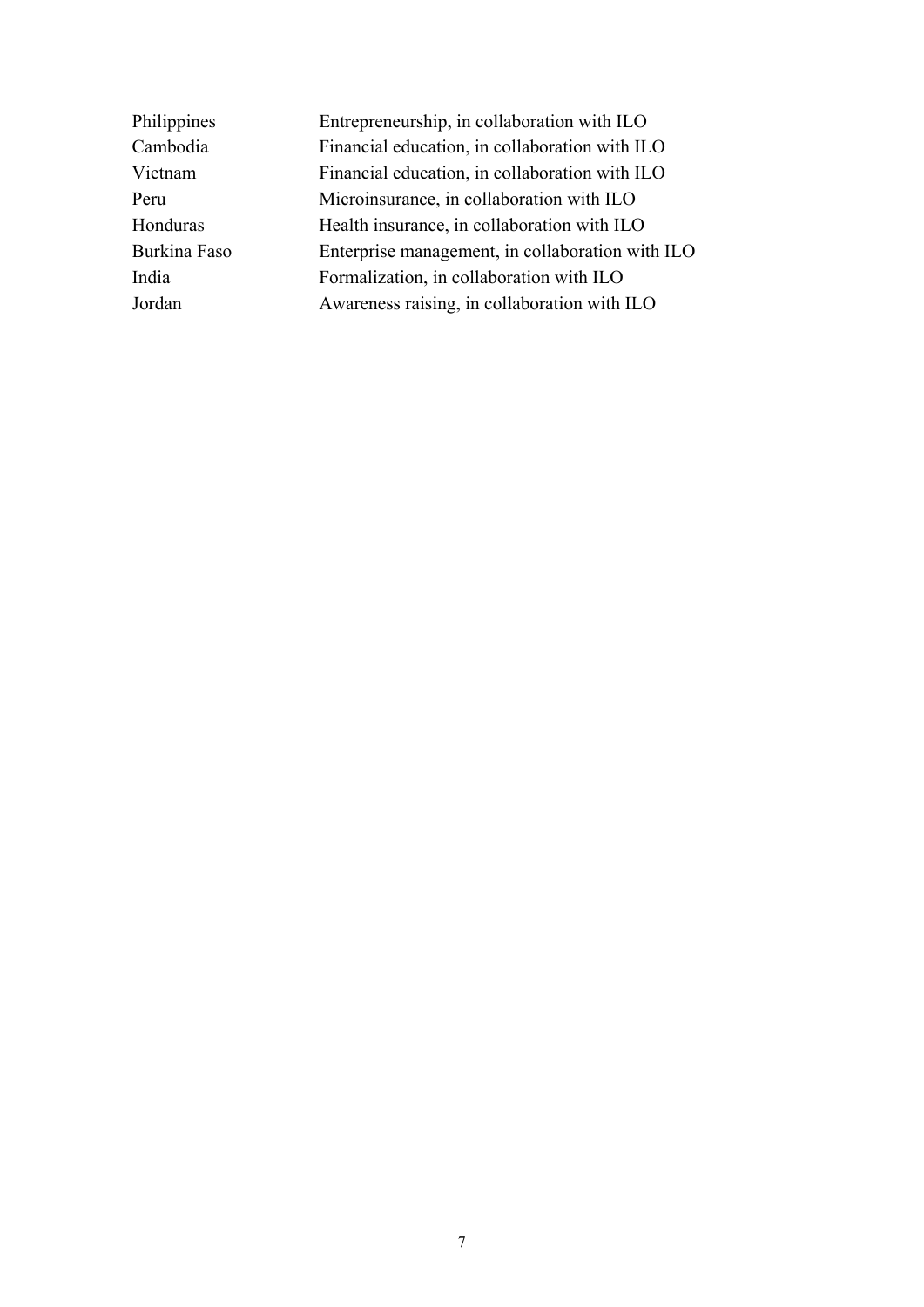### **PUBLICATIONS**

#### Monographies/Books:

- FRÖLICH, SPERLICH (2014): Impact evaluation, forthcoming at Cambridge University Press
- FRÖLICH, KAPLAN, PAGÉS, RIGOLINI, ROBALINO (2014): *Social Security, Informal Sector, and Employment in Middle Income Countries: How to Protect Workers While Creating Good Jobs*, edited volume, forthcoming at Oxford University Press
- FRÖLICH (2003): *Programme Evaluation and Treatment Choice*, Lecture Notes in Economics and Mathematical Systems, Vol. 524. Heidelberg: Springer. ISBN: 3-540-44328-2 (PhD thesis)
- FRÖLICH (2002): *Semiparametric Estimation of Selectivity Models*, New York: Nova Science Publishers, ISBN: 1-59033-277-6

Articles in Refereed Scientific Journals:

- [36] FRÖLICH, HUBER (2014): Treatment evaluation with multiple outcome periods under endogeneity and attrition, forthcoming in *Journal of American Statistical Association*
- [35] WONDRATSCHEK, EDMARK, FRÖLICH (2013): The Short- and Long-term Effects of School Choice on Student Outcomes – Evidence from a School Choice Reform in Sweden, *Annales d'Economie et de Statistique* (*Annals of Economics and Statistics*), 111/112, 71- 101. (Long version as IZA Discussion Paper 7898, 2014.)
- [34] FRÖLICH, MELLY (2013): Unconditional quantile treatment effects under endogeneity, *Journal of Business & Economic Statistics* (JBES), 31:3, 346-357
- [33] VOLLAN, PREDIGER, FRÖLICH (2013): Co-managing common pool resources: Do formal rules have to be adapted to traditional ecological norms?, *Ecological Economics*, 95, 51-62
- [32] FRÖLICH, MELLY (2013): Identification of treatment effects on the treated with one-sided non-compliance, *Econometric Reviews*, 32:3, 384-414
- [31] BALKENHOL, FRÖLICH, KEMPER, RICHTER (2012): Enhancing Clients' Livelihoods: Design, Implementation and Impact Evaluation of decent Work Innovations in Microfinance, *Swiss Journal of Business Research and Practice*, 66:4, 371-386
- [30] FRANDSEN, FRÖLICH, MELLY (2012): Quantile treatment effects in the regression discontinuity design, *Journal of Econometrics*, 168 (2), 382-395
- [29] FRÖLICH, HAILE (2011): Labour markets in developing countries, *Labour Economics*, Volume 18, Supplement 1, Pages S2-S6 (December 2011)
- [28] PREDIGER, VOLLAN, FRÖLICH (2011): The impact of culture and ecology on cooperation in a common-pool resource experiment, *Ecological Economics*, 70, 1599-1608
- [27] FRÖLICH, MICHAELOWA (2011): Peer Effects and Textbooks in African Primary Education, *Labour Economics*, 18, 474-486
- [26] FRÖLICH, LECHNER (2010): Exploiting regional treatment intensity for the evaluation of labour market policies, *Journal of American Statistical Association*, 105 (491), 1014-1029
- [25] BEHNCKE, FRÖLICH, LECHNER (2010): A caseworker like me does the similarity between the unemployed and their caseworkers increase job placements?, *Economic Journal,* 120, 549, December, 1430-1459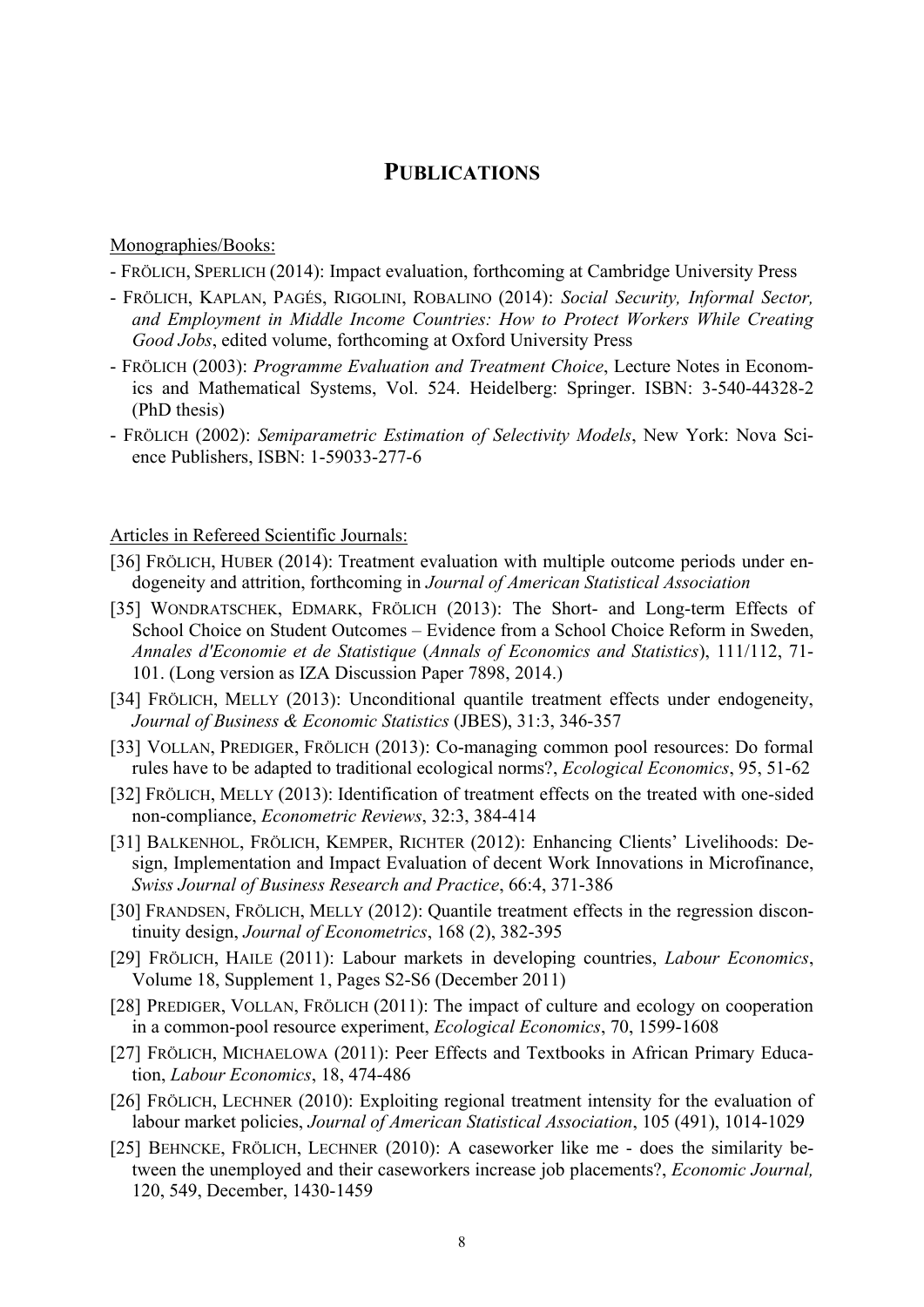- [24] FRÖLICH, MELLY (2010): Estimation of quantile treatment effects with STATA, *Stata Journal*, 10 (3), 423-457
- [23] VOLLAN, PREDIGER, FRÖLICH (2010): The influence of collective property rights on grazing management in a semi-arid region, *African Journal of Agricultural and Resource Economics (AfJARE)*, Vol.5(2), 372-401
- [22] BEHNCKE, FRÖLICH, LECHNER (2010): Unemployed and their caseworkers should they be friends or foes?, *Journal of Royal Statistical Society*, A173, 67-92
- [21] BOURDON, FRÖLICH, MICHAELOWA (2010): Teacher Shortages, Teacher Contracts and their Impact on Education in Africa, *Journal of Royal Statistical Society*, A173, 93-116
- [20] BEHNCKE, FRÖLICH, LECHNER (2009): Targeting labour market programmes Results from a randomized experiment, *Swiss Journal of Economics and Statistics*, 145, 221-268
- [19] FRÖLICH, VAZQUEZ-ALVAREZ (2009): HIV/AIDS Knowledge and behaviour: Have information campaigns reduced HIV infection? The case of Kenya, *African Development Review*, 21 (1), 86-146
- [18] FRÖLICH (2008): Statistical treatment choice: an application to active labor market programs, *Journal of American Statistical Association*, 103, 547-558
- [17] FRÖLICH (2008): Parametric and nonparametric regression in the presence of endogenous control variables, *International Statistical Review*, 76 (2), 214-227
- [16] BEHNCKE, FRÖLICH, LECHNER (2008): Public employment services and employers: how important are networks with firms?, *Journal of Business Economics*, special issue 1/2008, 151-178
- [15] FRÖLICH (2007): Propensity score matching without conditional independence assumption - with an application to the gender wage gap in the UK, *Econometrics Journal*, 10, 359-407
- [14] Frölich (2007): Nonparametric IV estimation of local average treatment effects with covariates, *Journal of Econometrics*, 139, 35-75
- [13] Frölich (2007): On the inefficiency of propensity score matching, *Advances in Statistical Analysis (AStA)*, 91, 279-290
- [12] FRÖLICH (2006): Nonparametric regression for binary dependent variables, *Econometrics Journal*, 9 (3), 511-540
- [11] FRÖLICH (2006): Semiparametric estimation of conditional mean functions with missing data - combining parametric moments with matching, *Empirical Economics*, 31 (2), 333- 367
- [10] BEHNCKE, FRÖLICH, LECHNER (2006): Aktive Arbeitsmarktpolitik in Deutschland und der Schweiz - eine Gegenüberstellung, *Quarterly Journal of Economic Research*, 75 (3), 118- 154
- [9] BEHNCKE, FRÖLICH, LECHNER (2006): Statistical Assistance for Programme Selection For a Better Targeting of Active Labour Market Policies in Switzerland, *Journal for Institutional Comparisons,* CESifo DICE, 4(2), 61-68
- [8] FRÖLICH (2005): Matching estimators and optimal bandwidth choice, *Statistics and Computing*, 15 (3), 197-215
- [7] FRÖLICH (2004): Finite sample properties of propensity-score matching and weighting estimators, *Review of Economics and Statistics*, 86(1), 77-90
- [6] FRÖLICH (2004): A note on the role of the propensity score for estimating average treatment effects, *Econometric Reviews*, 23(2), 167-174
- [5] FRÖLICH, HESHMATI, LECHNER (2004): A microeconometric evaluation of rehabilitation of long-term sickness in Sweden, *Journal of Applied Econometrics*, 19, 375-396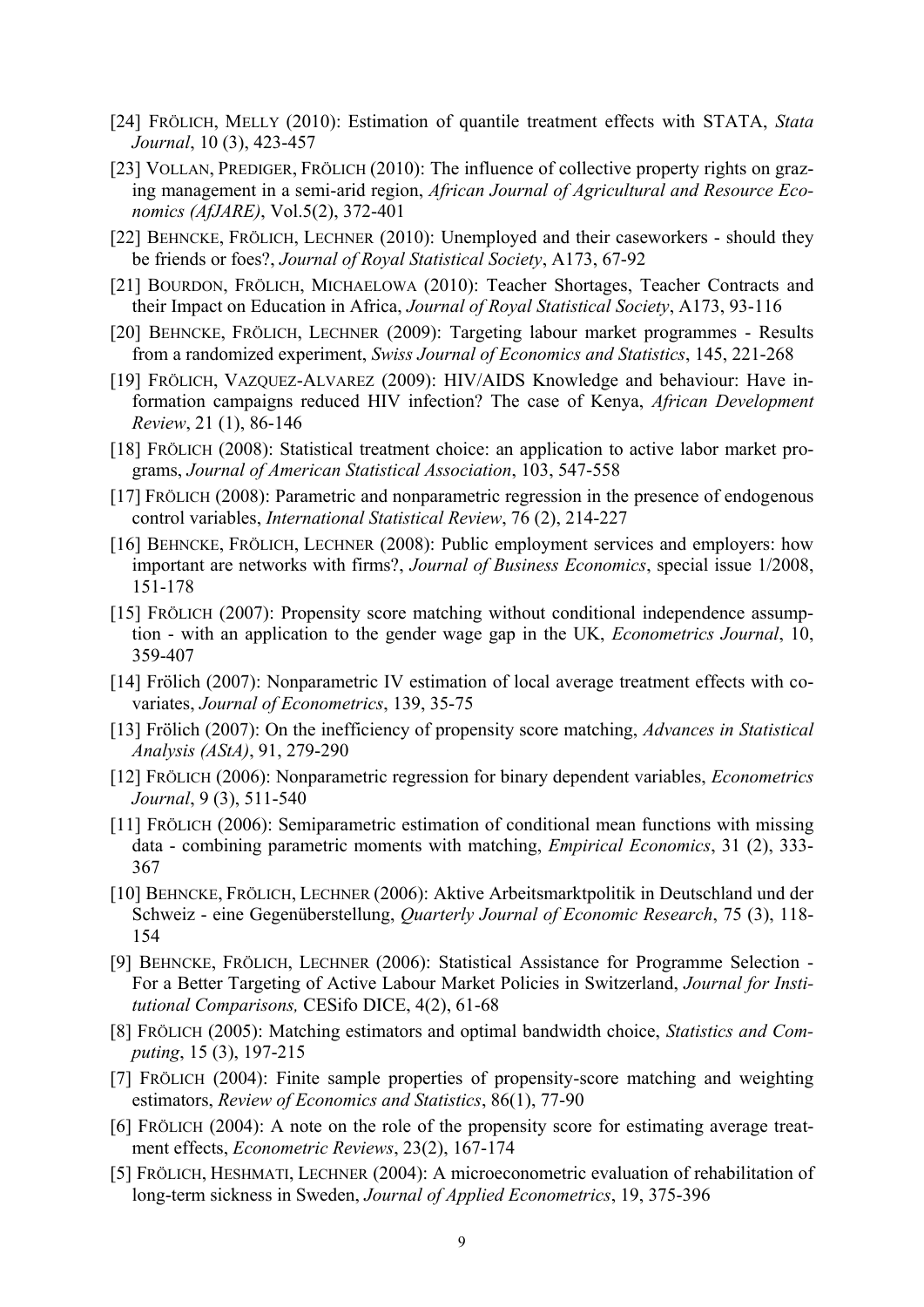- [4] FRÖLICH (2004): Programme evaluation with multiple treatments, *Journal of Economic Surveys*, 18, 181-224
- [3] FRÖLICH, PUHANI (2004): Developing an immigration policy for Germany on the basis of a nonparametric labor market classification, *Advances in Statistical Analysis (AStA)*, 88, 1- 22
- [2] FRÖLICH, LECHNER, STEIGER (2003): Statistically assisted programme selection international experiences and potential benefits for Switzerland, *Swiss Journal of Economics and Statistics*, 139, 311-331
- [1] FRÖLICH, HESHMATI, LECHNER (2000): Mikroökonometrische Evaluierung berufsbezogener Rehabilitation in Sweden, *Swiss Journal of Economics and Statistics*, 136, 433- 461

Contributions to Books:

- [8] FRÖLICH, LECHNER, STEIGER (2012): Arbeitsmarktliche Beratung mithilfe von statistischen Prognosen – Auswahl von Massnahmen, in *Prognoserechnung*, 7th edition, Mertens, P. and S. Rässler (eds.), Heidelberg: Physica, Ch. 25, 573-584
- [7] FRÖLICH (2010): [Quantitative nicht-experimentelle Designs,](http://www.degeval.de/calimero/tools/proxy.php?id=20369) in *Verfahren der Wirkungsanalyse. Ein Handbuch für die entwicklungspolitische Praxis*, Oberndörfer D., Hanf, T. and H. Weiland (eds.), Freiburg: Arnold-Bergstraesser-Institut, 167-180, ISBN: 978-3- 928597-54-8
- [6] BEHNCKE, FRÖLICH, LECHNER (2010): Strumenti statistici per migliorare il targeting delle politiche attive: l' esperienza della Svizzera, in *Politiche attive del lavoro, servizi per l'impiego e valutazione – Esperienze e percorsi in Italia e in Europa*, Cantalupi M. and M. Demurtas (eds.), Bologna: Il Mulino, 241-262, ISBN: 978-88-15-13385-4
- [5] LECHNER, BEHNCKE, FRÖLICH (2007): Die Wirkung aktiver Arbeitsmarktpolitik in der Schweiz – Ergebnisse aus verschiedenen Evaluationsstudien von 2002 bis 2006, in *Arbeitsmarkt 2010 - Chance für alle?*, Bolt, C. Ineichen, T. and P. Schnüriger (eds.), Zürich/Chur: Rüegger, 117-127, ISBN: 978-3-7253-0869-9
- [4] BOURDON, FRÖLICH, MICHAELOWA (2006): Broadening Access to Primary Education: Contract Teacher Programs and their Impact on Education Outcomes in Africa – An Econometric Evaluation for the Republic of Niger, in *Pro-Poor Growth: Policy and Evidence*, Menkhoff, L. (eds.), Berlin: Duncker & Humblot, 117-149, ISBN: 978-3-428-12361-2
- [3] FRÖLICH, LECHNER, STEIGER (2005): Welche arbeitsmarktliche Massnahme für wen? Erste Schritte zu einer statistisch assistierten Programmselektion, in *Forum Bildung und Beschäftigung*, Vol 1, Chaponnière, M., Flückiger, Y., Hotz-Hart, B., Osterwalder, F., Sheldon, G. and K. Weber (eds.), Zürich/Chur: Rüegger, 135-145, ISBN: 3-7253-0799-7
- [2] FRÖLICH, LECHNER, STEIGER (2005): Beratung mithilfe von statistischen Prognosen. Welches Instrument ist das sinnvollste?, in *Prognoserechnung*, 6<sup>th</sup> edition, Mertens, P. and S. Rässler (eds.), Heidelberg: Physica, Ch. 24, 449-458, ISBN: 3-7908-0216-6
- [1] FRÖLICH (2004): Design and Analysis of Evaluation Studies (2004), in *Bulletin of the International Statistical Institute 54th Session Proceedings*, Volume LX, Book 3

#### Reports:

- FRÖLICH, BRANISA, BARBA (2013): Mobile schools for nomads in the Niger Delta region of Mali, Final report for the KfW Entwicklungsbank, October 2013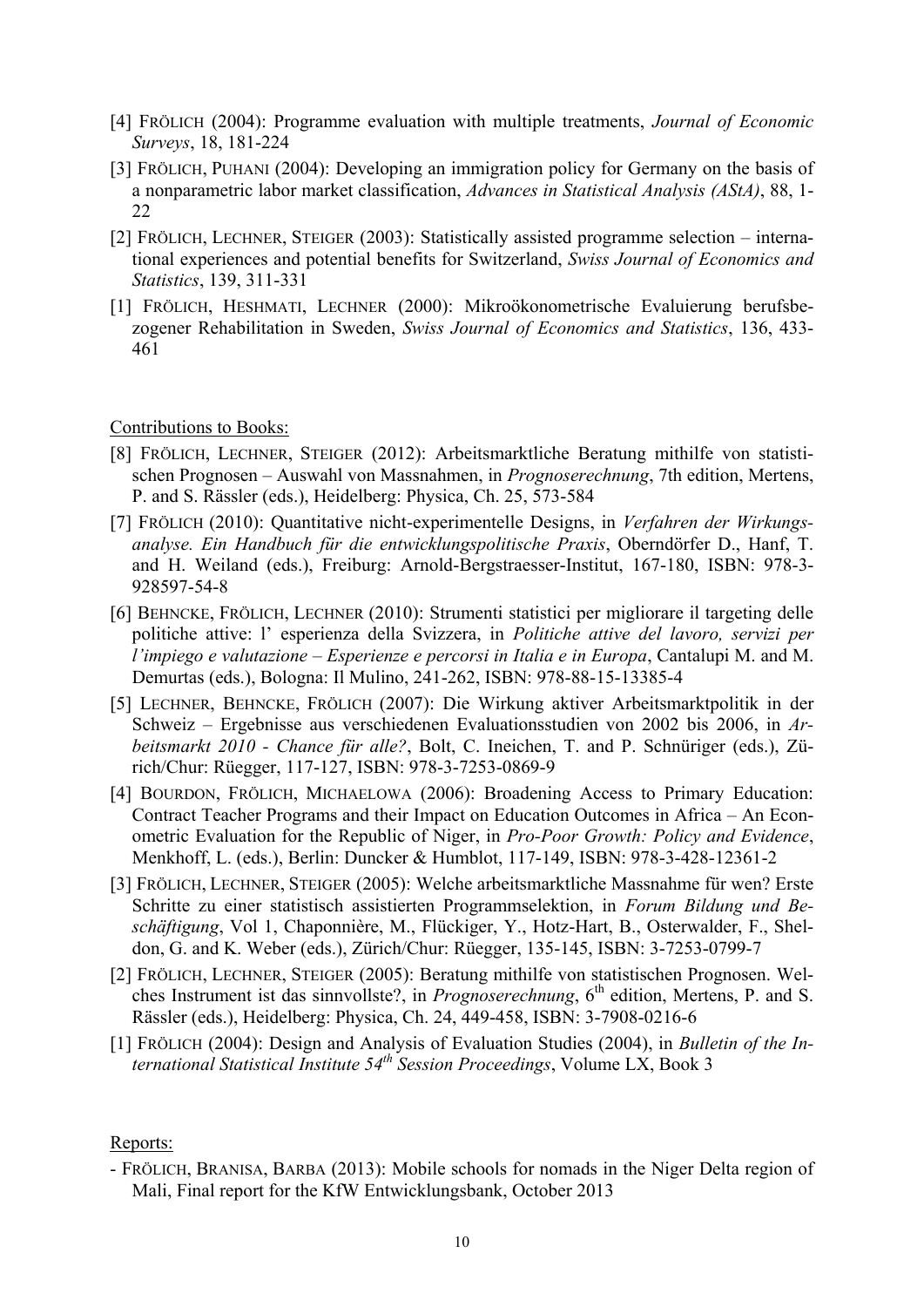- FRÖLICH, KEMPER, POPPE, BREDA, RICHTER (2012): Microfinance and risk management: Impact assessment of a financial education programme, AMK Cambodia, Social Finance Programme (ILO) and Mannheim University, 2012
- FRÖLICH, KEMPER, POPPE, BREDA, RICHTER (2012): Microfinance and risk management: Impact assessment of an integrated risk management and microinsurance client training, TYM Vietnam, Social Finance Programme (ILO) and Mannheim University, 2012
- FRÖLICH, KEMPER, POPPE, BREDA, RICHTER (2012): Microfinance and risk management: An impact assessment of an emergency fund, NWTF Philippines, Social Finance Programme (ILO) and Mannheim University, 2012
- FRÖLICH, KEMPER, POPPE, BREDA, RICHTER (2012): Microfinance and risk management: An impact assessment of an entrepreneurship training, NWTF Philippines, Social Finance Programme (ILO) and Mannheim University, 2012
- FRÖLICH, KEMPER, POPPE, BREDA, RICHTER (2012): Microfinance and risk management: Microfinance and risk management: An impact assessment of a client training on financial ducation, VisionFund Cambodia, Social Finance Programme (ILO) and Mannheim Uniersity, 2012
- FRÖLICH, LANDMANN, MIDKIFF, BREDA (2012): Micro-insurance and Child Labour: An impact evaluation of National Rural Support Programme's micro-insurance innovation, Social Finance Programme (ILO) and Mannheim University, 2012
- FRÖLICH, LANDMANN, MIDKIFF, VAN DOORN (2012): School Fee Loans, Awareness and Child Labour: An impact evaluation of LAPO Microfinance Bank Limited's School Support Initiative, Social Finance Programme (ILO) and Mannheim University, 2012
- FRÖLICH, LANDMANN, POPPE, UNTE, VAN DOORN, MIDKIFF (2012): Améliorer les conditions de travail et la productivité en milieu agricole pour réduire le travail des enfants: Etude d'impact, Social Finance Programme (ILO) and Mannheim University, 2012
- FRÖLICH, OLAPADE, BREDA, DEBOOS, MATHEW (2012): Microfinance and Formalisation of Enterprises in the Informal Sector: Awareness raising campaign and BDS for the formalisation and strengthening of growth-oriented enterprises, SHRAM JYOTI - 'Upholding the Spirit of Labour', Social Finance Programme (ILO) and Mannheim University, 2012
- FRÖLICH, OLAPADE, VAN DOORN, DEBOOS (2012): La formalisation des entreprises de l'informel: Une étude d'impact sur la Formation et Sensibilisation à la formalisation des entreprises du secteur informel - RCPB au Burkina Faso, Social Finance Programme (ILO) and Mannheim University, 2012
- HAILE, POPPE, FRÖLICH (2011): School Meals Programme in Ethiopia: A Mixed-methods Based Impact Study, Final Evaluation Report, United Nations World Food Programme Ethiopia (WFP), 8.3.2011
- FRÖLICH, VOLLAN, OLAPADE, LANDMANN (2010): Complementary Demand Study for MIPSS Philippines, Report, 17.3.2010
- BEHNCKE, FRÖLICH, LECHNER (2007): Pilotprojekt Statistisch assistierte Programmselektion, Report for the Swiss State Secretariat for Economic Affairs (seco)

www.seco.admin.ch/dokumentation/publikation/00004/00005/index.html?lang=de

- FRÖLICH, LECHNER, BEHNCKE, HAMMER, SCHMIDT, MENEGALE, LEHMANN, ITEN (2007): Einfluss der Rav auf die Wiedereingliederung von Stellensuchenden, Report for the Swiss State Secretariat for Economic Affairs (seco), SECO Publikation, Arbeitsmarktpolitik No 20 (1.2007), 814 pages

www.seco.admin.ch/dokumentation/publikation/00004/00005/index.html?lang=de

- FRÖLICH, LECHNER, BEHNCKE, STEIGER, HAMMER, SCHMIDT, MENEGALE, LEHMANN, ITEN (2007): Influence des ORP sur la reinsertion des demandeurs d'emploi, Report for the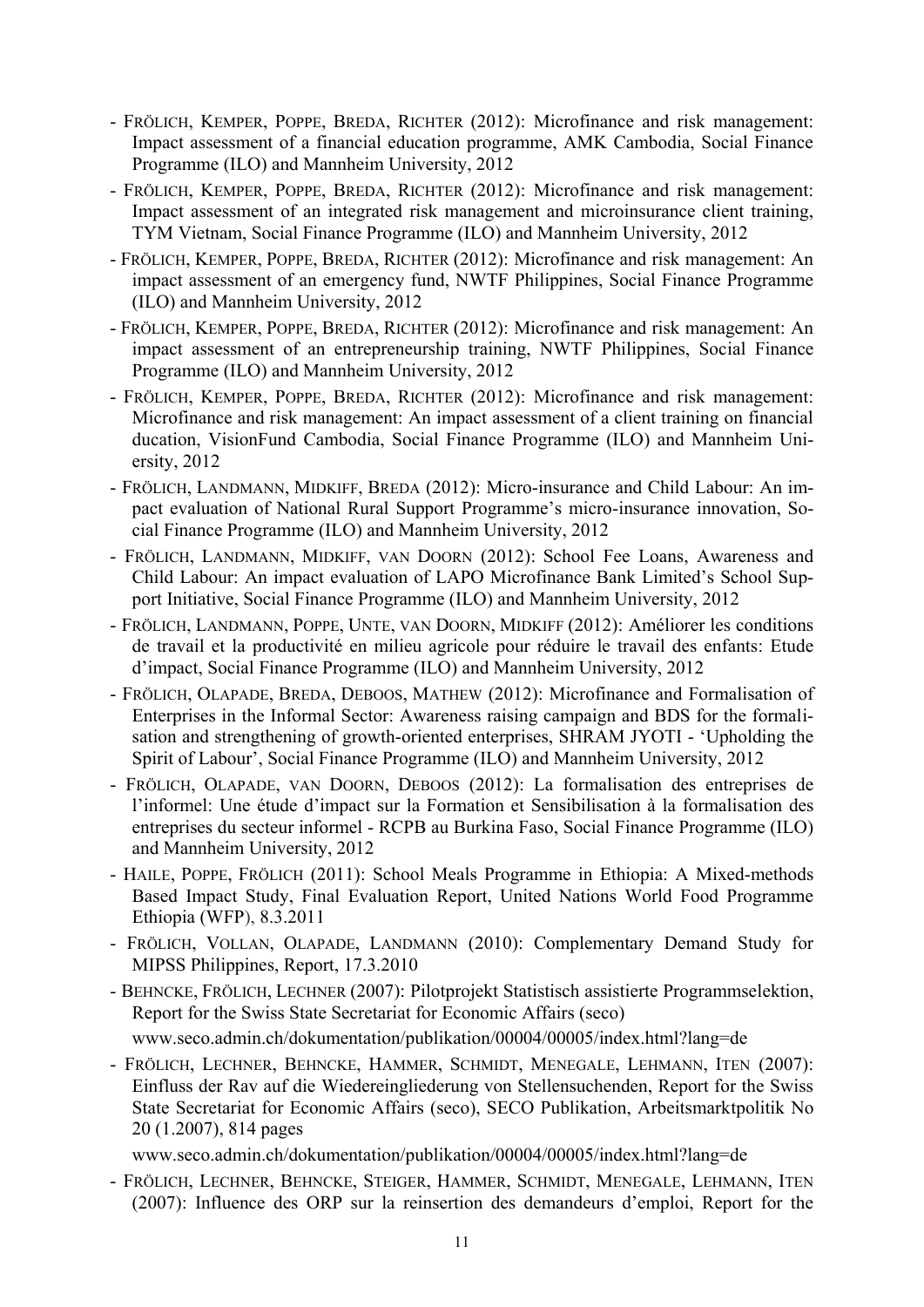Swiss State Secretariat for Economic Affairs (seco), SECO Publikation, Arbeitsmarktpolitik No 20

www.seco.admin.ch/dokumentation/publikation/00004/00005/index.html?lang=fr

- FRÖLICH, LECHNER, PUHANI (2005): Manual on the Evaluation of Active Labour Market Policies in Serbia, Ministry of Labour, Employment and Social Policy, Republic of Serbia, February 2005
- FRÖLICH, LECHNER, STEIGER (2003): Mikroökonometrische Evaluation aktiver Arbeitsmarktpolitik, Report for the Swiss National Science Foundation, December 2003
- FRÖLICH, LECHNER, STEIGER (2002): Studie zum Nutzen and zur Durchführbarkeit einer statistisch assistierten Programmselektion (SAPS), Report for the Swiss State Secretariat for Economic Affairs (seco), November 2002, 206 pages

Publications in Non-Refereed Journals and Magazines:

- BOURDON, FRÖLICH, MICHAELOWA (2009): Contract Teachers, Primary Education and Student Performance in Africa, *DIW DC annual report* 2008, 37-46
- BEHNCKE, FRÖLICH, LECHNER (2008): RAV-Personalberatung: Pilotstudie zur statistisch assistierten Programmselektion, *Die Volkswirtschaft,* 4-2008, 42-45
- BEHNCKE, FRÖLICH, LECHNER (2008): Le projet pilote d'assistance statistique pour la sélection de programmes destiné aux conseillers ORP, *La Vie économique,* 4-2008, 42-45
- FRÖLICH (2008): Impact evaluation, causal effects, labour market and education policies, Présentation des Travaux des Quatre Lauréats, Fondation Latsis Internationale, 27, 3-11
- BEHNCKE, FRÖLICH, LECHNER, HAMMER, ITEN (2007): Einfluss der RAV auf die Wiedereingliederung von Stellensuchenden, *Die Volkswirtschaft,* 4-2007, 49-51
- BEHNCKE, FRÖLICH, LECHNER, HAMMER, ITEN (2007): L'influence des ORP sur la réinsertion des demandeurs d'emploi, *La Vie économique,* 4-2007, 49-51
- FRÖLICH, LECHNER, STEIGER (2004): Mikroökonometrische Evaluation aktiver Arbeitsmarktpolitik, *Nationales Forschungsprogramm 43: Bildung and Beschäftigung, Synthesis 16*, Schweizerische Koordinationsstelle für Bildungsforschung, Aarau, ISBN: 3-908117- 84-4
- FRÖLICH, LECHNER, STEIGER (2003): Neues Auswahlinstrument steigert Wirksamkeit, *Panorama 2/2003, 38-39*
- FRÖLICH (2003): Die RAV sind im Schnitt nicht erfolgreich, *Cash*, 2.5.2003, p. 30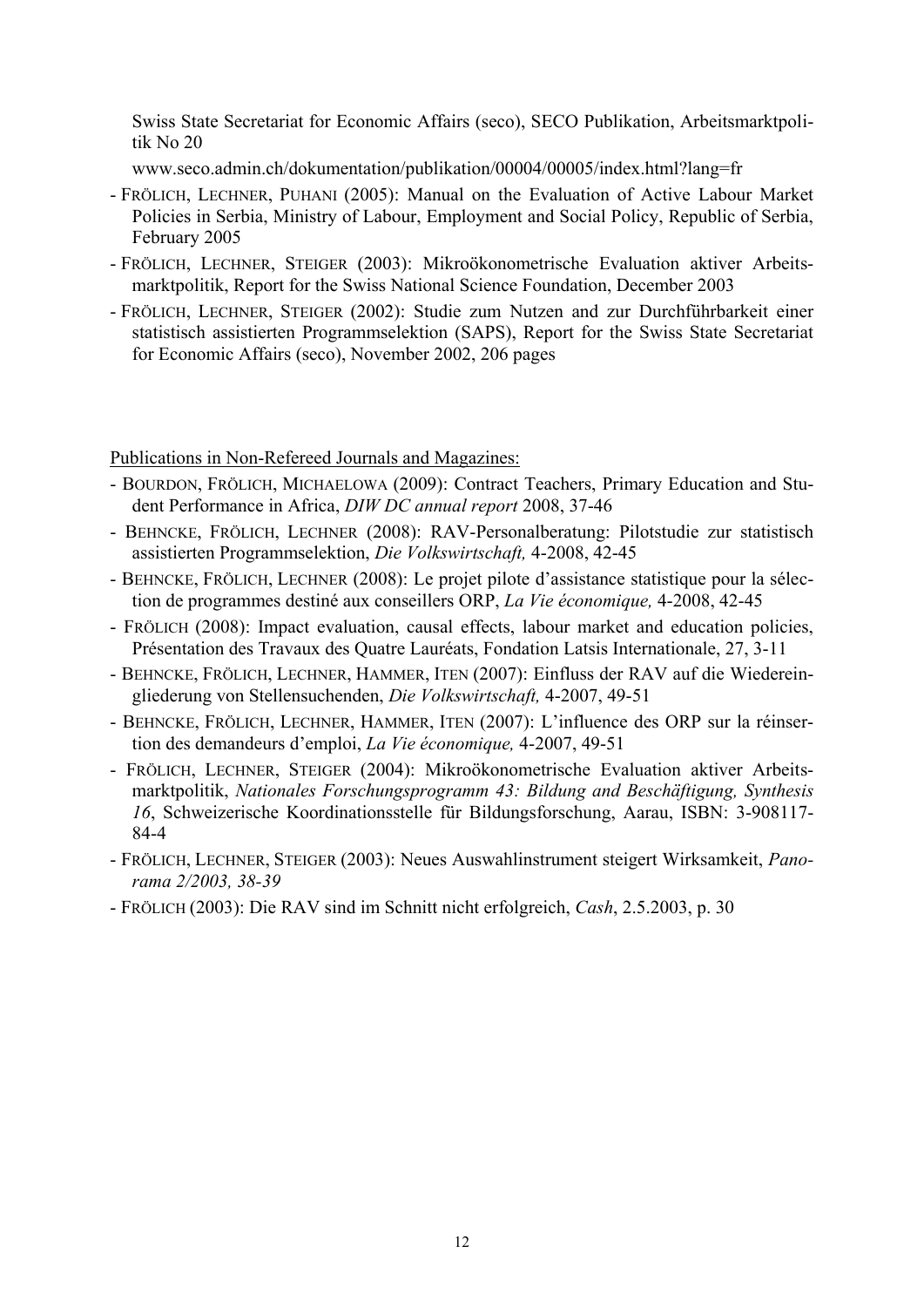## **TEACHING AND STUDENT SUPERVISION**

#### **Lectures/courses:**

- University of Mannheim and University of St.Gallen: Courses in applied and theoretical econometrics in German and English language for Bachelor/Master/Diploma and PhD students, including Applied Econometrics and Statistics, Applied Time Series Econometrics in Finance and Economics, Data Analysis with EViews, Gauss and Stata, Econometrics III, Empirical Labour Economics, Impact Evaluation, Treatment Effects, Causal Analysis, Mathematics for Economists, Microeconometrics, Panel Econometrics
- University of Mannheim: Courses in development economics in German and English language

PhD Summer schools and courses at other Universities:

- Universität St.Gallen: Advanced Microeconometrics: Lectures and exam, St.Gallen, Switzerland, 5-14 June 2013
- Tübingen Hohenheim Christmas Workshop, Hohenheim, 30 November-1 December, 2012
- Ethiopian Development Research Institute (EDRI) and Addis Ababa University (AAU): Workshop on "Impact Evaluation", Addis Ababa, Ethiopia, 1-5 May 2011
- 11th ZEW Summer Workshop for Young Economists, New Perspectives in Empirical Labour Economics, "Impact Assessment", Centre for European Economic Research (ZEW), Mannheim, 13-16 July 2009
- Universitet Uppsala: Advanced Microeconometrics (in English): Lectures and exam, Uppsala, Sweden, 12-16 November 2007
- AERC Nairobi: Advanced Time Series Econometrics (in English): Lectures, PC-exercises and exam, Collaborative PhD programme (CPP) of the African Economic Research Consortium (AERC), Nairobi, 3-27 Kenya July 2006
- AERC Nairobi: Advanced Microeconometrics (in English): Lectures, PC-exercises and exam, Collaborative PhD programme (CPP) of the African Economic Research Consortium (AERC), Nairobi, Kenya, 3-17 October 2005
- Universität zu Köln: Econometric Evaluation of Labour Market Programmes, junior lecturer, September 2003, Zentralarchiv für Empirische Sozialforschung, Universität zu Köln

Lectures/courses outside University and other courses:

- Ministry of Labour, Employment and Social Policy: Workshop on the Evaluation of Active Labour Market Policies, Belgrade, Serbia, February 2-3, 2005

<sup>-</sup> Universität Mannheim: Ringvorlesung zur Entwicklungsökonomik, Schirmherrschaft, 2010